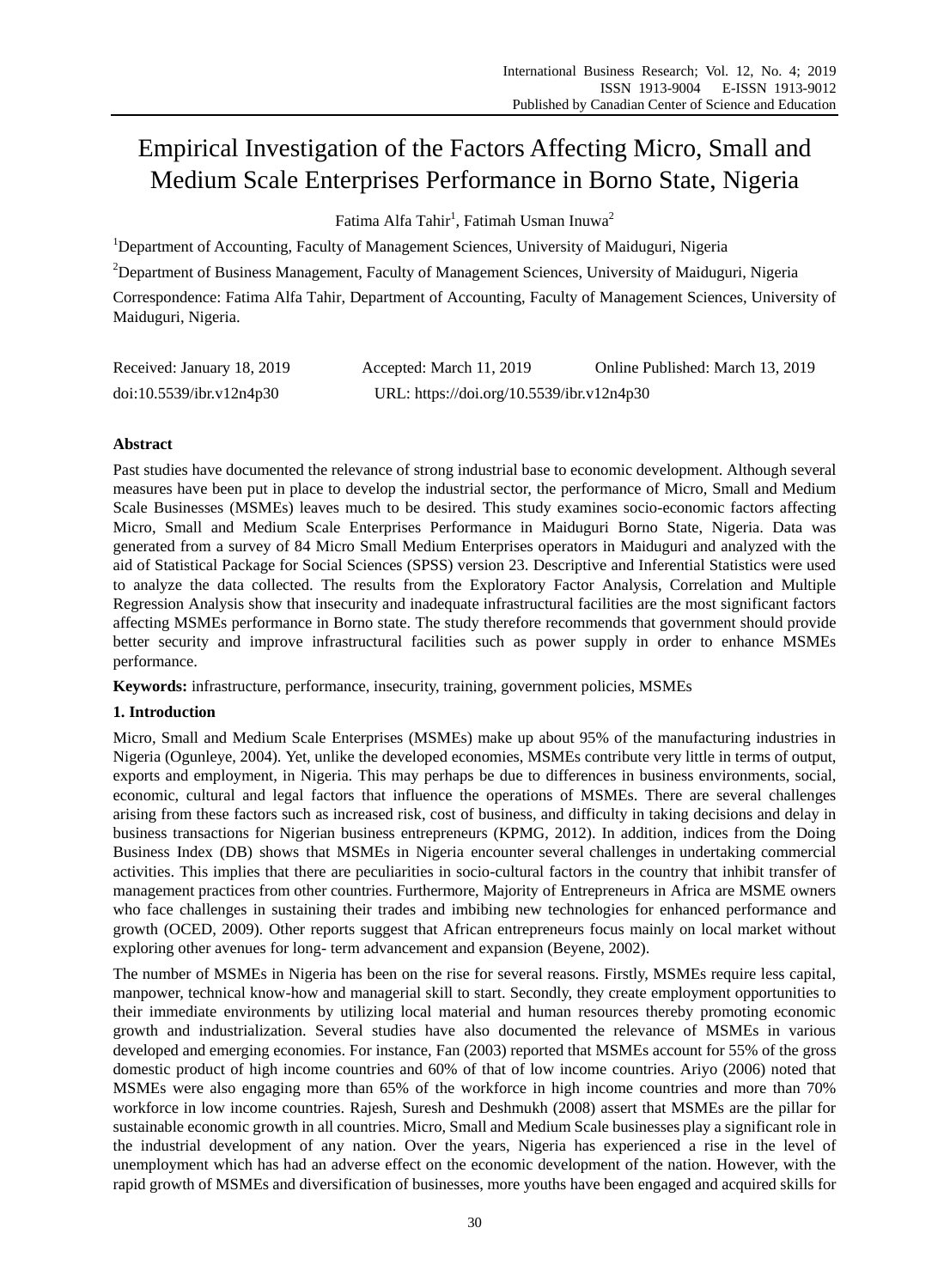entrepreneurship. The General Statistics Office (2007) reports that MSMEs are integral to Nigeria's economic growth because they make up 97% of industrial companies. The establishment and growth of MSMEs has also been linked to reduction in poverty and economic dependency. Lalkaka (1997) stated that MSMEs are regarded as vital for economic growth, source of employment and a means to poverty eradication. MSMEs also help to ensure efficient allocation of human and material resources in the country by reducing wastages and underutilization of local resources. This has in turn will lead to economic development of the nation.

Despite these assertions, Agwu and Emeti (2014) note that MSMEs performance has generated a lot of scholarly attention because they have not yielded the expected benefits in recent years. In addition to other challenges encountered in other states, Tahir and Usman (2018) have reported that entrepreneurs in Borno state particularly face enormous challenges that have been compounded by the Boko Haram insurgency and insecurities abound. It is therefore very important to examine the peculiar challenges hampering performance of MSMEs in Borno state, Nigeria. In this regard, the study seeks the following objectives:

- i. Examine the effect of Infrastructural facilities on the performance of MSMEs in Borno state, Nigeria
- ii. Assess the influence of insecurity on the performance of MSMEs in Borno state, Nigeria
- iii. Examine the impact of government policies on MSMEs performance in Borno state, Nigeria
- iv. Investigate the effect of training on the performance of MSMEs in Borno state, Nigeria

Borno state is strategically located in the Northeast of Nigeria bordering Chad, Niger and the republic of Cameroon making it best fit for cross border trade among these three countries. MSMEs in Borno state are better placed to explore these trade advantages and boost the economy of the state and Nigeria in general. Understanding these challenges will not only enhance MSMEs performance, it will also boost economic activities and provide gainful employment to the youths. The study results are also expected to assist in developing viable suggestions and alternatives on how to address the factors affecting MSMEs performance in Nigeria in general, and Borno state in particular. The remainder of this paper is organized into five sections; Literature Review, Research Framework, Methods, Results and Discussions and Conclusions.

## **2. Literature Review**

## *2.1 Micro, Small and Medium Scale Enterprises*

According to National Policy, Micro, Small and Medium Enterprises (MSMEs) can be categorized according to size, sector, organization, technology and location. In fact, the definition of MSMEs differ across countries, economies, agencies and sectors even though all encompass three distinct groups; micro, small and medium scale businesses (Lucky & Olusegun, 2012). For instance, while Britain, the United States and some European countries define small-scale enterprises in relation to sales and number of employees, MSMEs in Nigeria are defined in relation to capital employed, turnover and number of employees (Gbandi & Amissah, 2014). Oboniye (2013) defines MSME as any business that employs less than 50 persons and has capital less than N500,000. According to the Central Bank of Nigeria (CBN, 2004), MSMEs refer to businesses having total cost plus working capital ranging from ₦l,000,000 to ₦10,000,000. The Nigerian Industrial Development Bank (NIDB) describes MSMEs as enterprises having capital and project cost of ₦750,000.00. Conversely, The National Economy Reconstruction Fund (NERFUND) define MSMEs as companies having fixed assets and investment costs of up to #10,000,000 or less. This study defines MSMEs in line with NERFUND as any enterprise that has capital investments of up to ₦10,000,000 or less.

## *2.2 Micro Small and Medium Enterprises Performance*

Performance can be defined in various contexts depending whether objective (quantitative/financial) or subjective (qualitative/non-financial) measures are used. Financial performance measures organizational effectiveness using yardsticks of profitability such as Return on Assets (ROA), Return on Equity (ROE), Net Profit or Gross Profit (Parker, 2000). Non-financial performance measures relate to qualitative effectiveness such as growth, expansion, efficient service delivery, product quality, survival and competitiveness (Dobbs & Hamilton, 2007). According to Sandberg, Vinberg and Pan (2002) MSMEs performance refers to their ability to generate wealth and jobs through business start-ups, growth, survival and expansion. This is because overall performance of the organization is dependent on good management (Gibcus & Kemp, 2003). In addition, measuring MSMEs performance can help identify their strengths and weaknesses in the light of existing results (Eniola & Entebang, 2015). Past studies on MSMEs have used various measures of performance such as financial, non- financial or a combination of both. However, this study will employ non-financial (qualitative) measures because majority of MSMEs owners do not disclose financial information. This also follows Ladzani and Seeletse, (2012) who noted that MSMEs financial information is generally sensitive and not disclosed by owners. As such, this study employed statements related to other qualitative aspects of performance to elicit information from MSMEs owners and managers.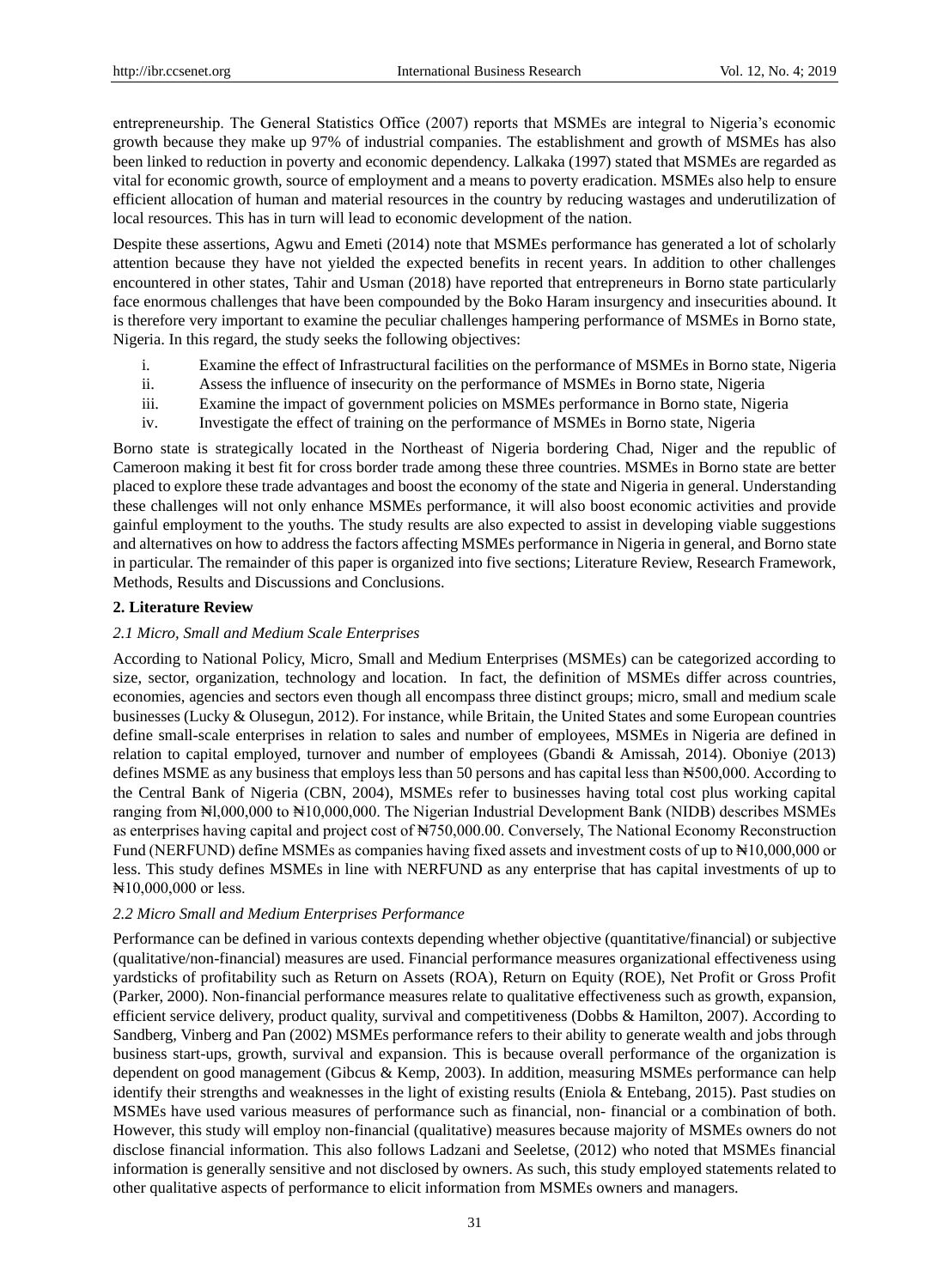## *2.3 Infrastructural Facilities and MSMEs Performance*

Infrastructure refers to the basic facilities and equipments required for the smooth running of the general public. According to Srinivasu and Rao (2013) infrastructure refers to the amenities through which products and services are provided to the people. These basic amenities include portable water, power supply, roads, railways, ports, telecommunications, hospitals and schools among others (Fulmer, 2009). Past studies indicate that infrastructure influences MSMEs performance in various respects. For example, Scott, Darko, Lemma, and Rud (2014) report that the efficiency of manufacturing MSMEs in Bangladesh, Nepal, Nigeria, Pakistan, Tazania and Uganda has been greatly hampered by irregular power supply. Nkechi Ikechukwu and Okechukwu (2012) note that adequate infrastructural facilities increase MSMEs performance. This is because the availability of these facilities create a favorable environment for MSMEs to excel thereby boosting economic growth (Beyene, 2002). Good infrastructure is vital if MSMEs are to break even and be profitable. Ebert and Memillen (1999) posit that firms are more productive when public infrastructure is adequately available. In addition, the growth and expansion in telecommunication industry has also boosted MSMEs linkages to various clients and support agencies resulting in improved performance. Nkechi et al (2012) report that MSMEs benefitting from agency support and soft loans are more likely to grow and survive than others not having such privileges. Yet, a few studies report infrastructure has a negative effect. For example, Akinbogun (2008) discovered that infrastructural facilities were inadequate and failed to support growth of viable MSMEs in the ceramic industry in Nigeria. Furthermore, the results from Kinyua (2014) show existing infrastructural facilities do not enhance the performance of SMEs. In line with these discussions, this study formulates hypothesis one:

H1: Infrastructure has a significant and positive effect on MSMEs performance in Borno State

## *2.4 Insecurity and MSMEs Performance*

Insecurity generally refers to a lack of protection or being open to threats or danger to lives and properties. These threats result from kidnapping, terrorism, human trafficking, armed robbery, ritual killings, communal clashes, and farmer-herder conflict among others (Abbas & Mohammed, 2016). Insecurity has been on the rise in several parts of Nigeria putting pressure on the government and security agencies to safeguard the lives and properties of Nigerians (Adegbami, 2013). This is because insecurity discourages investment and results in a huge drawback and blockade to business investment. Past studies indicate that insecurity exerts an enormous influence on the business environment in general and MSMEs in particular. For instance, Okpaga, Ugwu, and Eme, (2012) reported that there has been a waning of business activities from 2009 to 2012 due to the actions of Boko Haram insurgents in the North east. In addition, Chukurah, Eme and Ogbeje (2015) noted that north-east has suffered more than one hundred and fifteen (115) attacks by terrorist insurgents making the environment dangerous and pushing entrepreneurs to move to safer environments. Nnamdi, Sebastine, Junior and Anyanwu (2015) noted that entrepreneurial relocation has crippled the activities of MSMEs in the north east and business activities in general. Even the businesses that remained in operation have suffered several hardships, underdevelopment, backwardness, loss and ultimately, poverty (Ali, Musa & Fada, 2016). These unfortunate incidents have impaired growth and economic development of not only the region but has also portrayed Nigeria as an unsafe environment for foreign investments (Nafiu, Okpanachi & Nurudeen, 2014). The Global Peace Initiative also reported a significant decline in peace as Nigeria ranked 149th out of l63 countries in the 2017 Global Peace Ranking, making Nigeria the least peaceful country in West Africa (GPI, 2017). Furthermore, the Trading Economies (TE, 2018) shows Nigeria suffered a decline in foreign direct investment in 2018 (\$808.56 million) compared to 2012 (\$3,084.9 billion). This is because the country is perceived as volatile and very risky. The results of these insecurities cast doubt on the safety of investment thereby discouraging indigenous businesses in general and foreign direct investment in Nigeria in particular. In line with these arguments and assertions, this paper postulates:

H2: Insecurity has a significant negative effect on MSMEs performance in Borno state

## *2.5 Government Policies and MSMEs Performance*

Government policies are regulatory pronouncements or instruments that regimes employ to guide the conduct of businesses. The state of the economy however, guides the extent and direction of government policies. For instance, Sathe (2006) asserts that government regulations can deter or enhance small businesses. When the goal is enhancement, policies aim to promote development, healthy competition, growth and quality products and services. Similarly, government can also implement restrictive policies such as fiscal policies that aim to control business operations or autonomy (Eniola & Entebang, 2015). Literature on MSMEs have suggested that government policies has a major effect on the MSMEs performance. For instance, Okpara (2011) reported that MSMEs fail in Nigeria due to several factors such as inadequate financial support, poor administration, unfavorable tax policies and lack of incentives. Some studies provide evidence that these policies affect MSMEs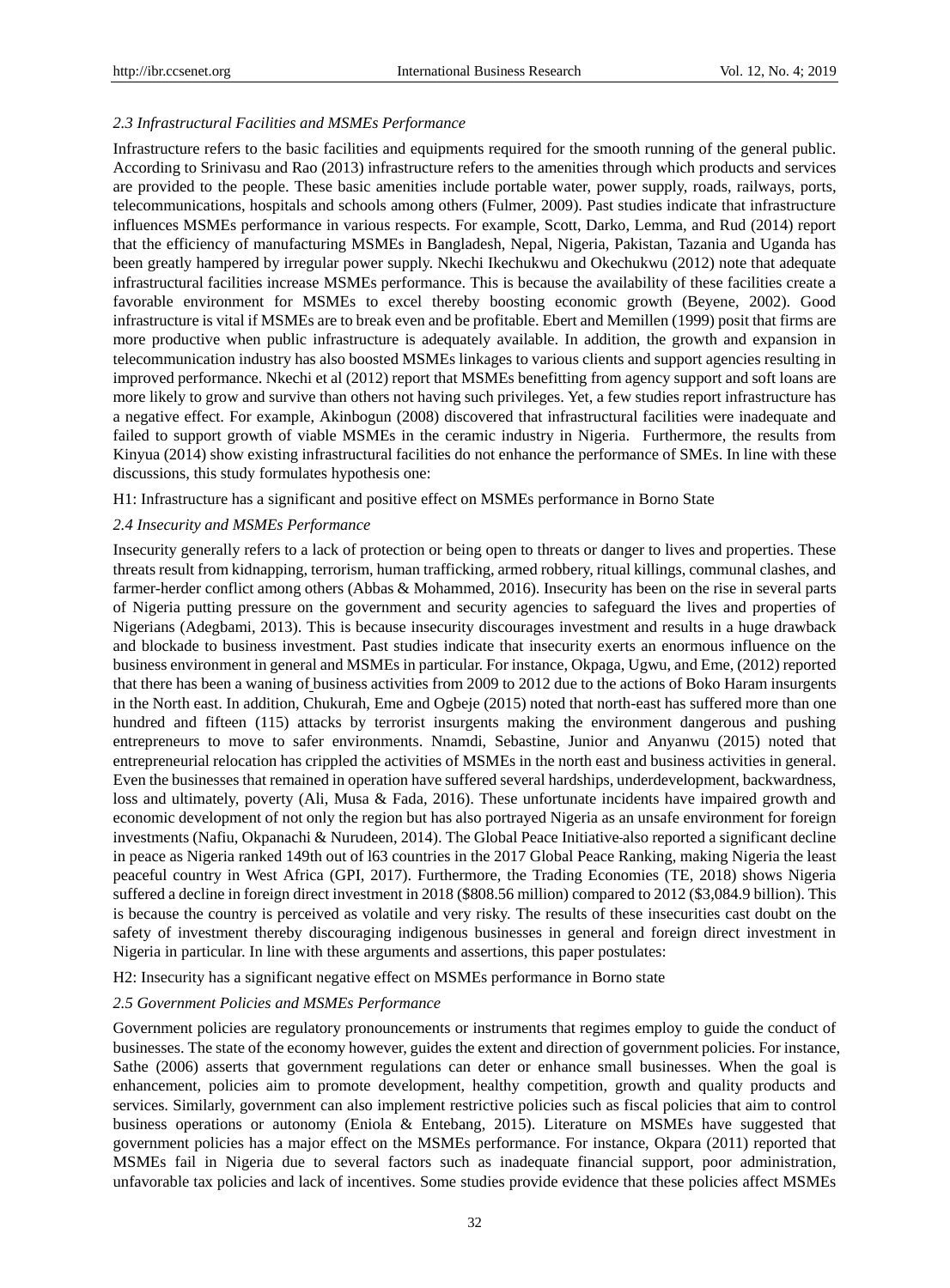performance. For instance, Agwu and Emeti (2014) showed that multiple taxes are a huge constraint to maximizing profits that could be ploughed back into the business for expansion and growth. Eniola and Entebang (2014) note that tax waiver incentives also encourage small businesses to grow and expand. In fact, Okpara (2011) found that policies promoting MSME access to capital and equipment, loans as well as exemptions have reduced MSMEs costs, enhanced profits and growth. In line with these discussions, this study postulates hypothesis three:

H3: Government policies have significant effect on MSMEs performance in Borno state

## *2.6 Training and MSMEs Performance*

Training refers to the attainment of expertise, knowledge and capabilities acquired through teaching of vocational or practical knowledge aimed at achieving a particular purpose (Abdullahi, *et al.* 2015). Training improves human intellectual ability, efficiency, skill, competence and performance. According to the Industrial Training Fund (ITF, 2006) training is a process by which knowledge, talents and skills of employees are improved. Prior studies show that entrepreneurial training is vital to the growth and survival of MSMEs. According to Oforegbunam and Okorafor (2010), training increases employee productivity, efficiency, competence and attainment of organizational objectives. Bruderl, Preisendorfer and Ziegler (1992) show that entrepreneurs that receive training are more productive and perform better than those who did not. In addition, Betcherman, Leckie and McMullen (1997) showed that small businesses that had well-structured training curricula achieved better results in terms of revenues, profits, product quality and service delivery. Beaver and Hutchngs (2005) reported that training promotes learning and enhances employee competence leading to better performance. These studies found training significantly affected entrepreneurial performance. In line with these discussions, this study proposes hypothesis four:

H4: Training has a significant and positive effect on MSMEs performance in Borno state

## **3. Research Framework**





The research framework on figure 1 shows four factors; Insecurity, Infrastructural Facilities, Government Policy and Training are hypothesized to affect MSMEs performance in Maiduguri, Borno state. Insecurity is captured in terms of extent of destruction to properties, disruption of business, displacement and restriction of movement. Infrastructural facilities are assessed in terms of adequacy of communication and road network, effectiveness of transportation systems, stability of power supply and ICT globalization level. Government policy is measured in terms of tax policies, regulations, subsidies, and the influence of local rates, fares and charges. Training covers effects of free capacity training, extent of reliance on vocational training, enhancement of skills and increase of output. Together, these factors are posited to affect MSMEs performance in Borno state, Nigeria. Therefore, these factors are postulated as the principal factors affecting MSMEs performance in Borno state, Nigeria.

## **4. Method**

The study employed the survey method to obtain data from operators of MSMEs about the factors affecting MSMEs performance. The instrument was tested on two MSME owners to ascertain whether the items were clear and reliable. The instruments were then administered to MSME respondents operating in Maiduguri Metropolis. From the records obtained from the Council, there are 2416 registered business in the 15 wards in Maiduguri. The study used simple random sampling technique to select 350 MSME owners in Maiduguri metropolis.

## **5. Results and Discussions**

The data collected was analyzed using descriptive and inferential tests. Instruments were collected after 10 days of administration. A total of 110 instruments were retrieved from MSME operators representing a response rate of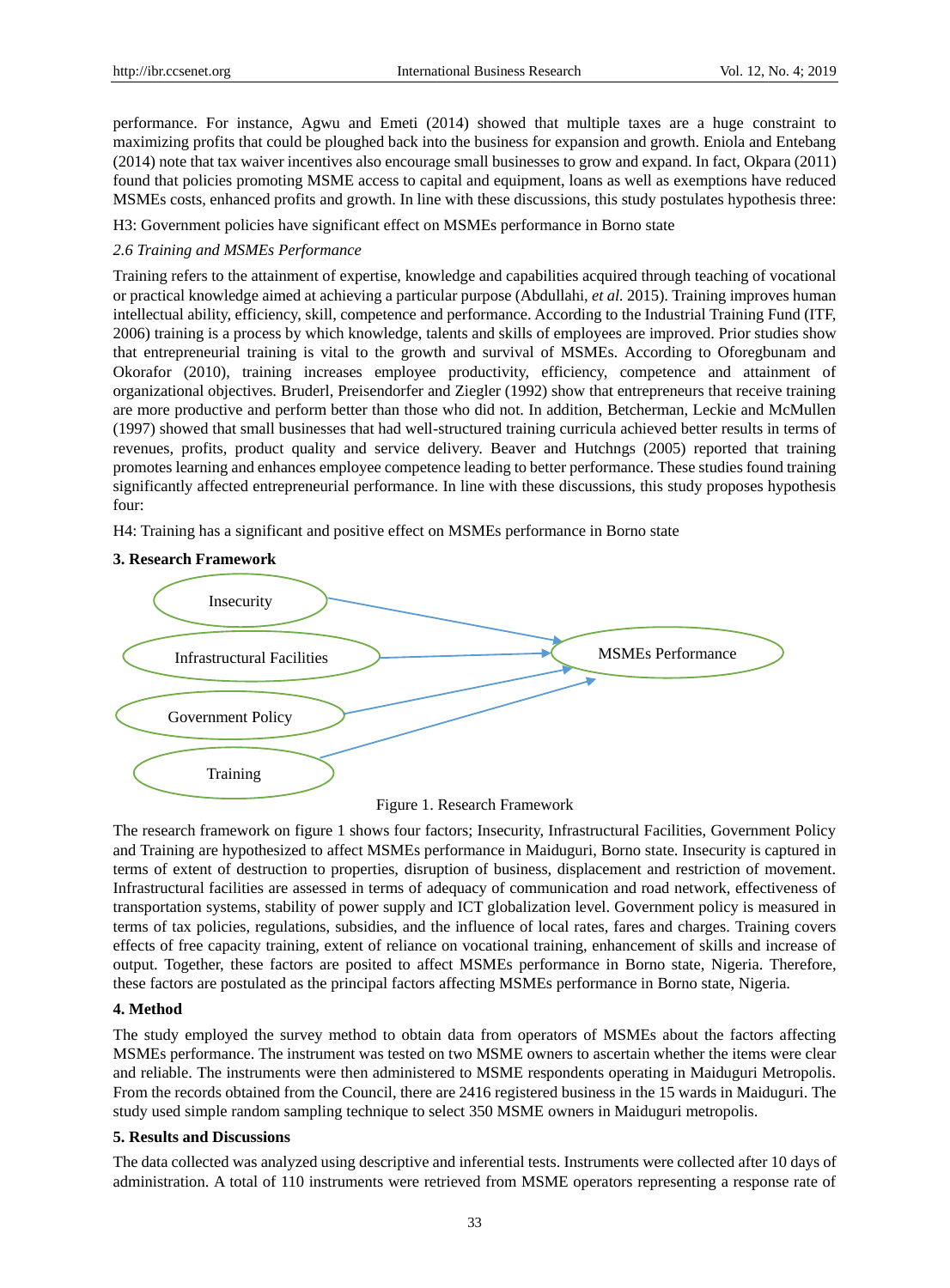33.2%. Of the 110 instruments, 26 were discarded because they had significant number of missing values. This resulted in 84 valid instruments which informs the analysis. Table 1 shows respondents' demographic profile.

Table 1. Respondents' Demographic Profile

| Item                            | Frequency      | Percentage % |
|---------------------------------|----------------|--------------|
| <b>Gender</b>                   |                |              |
| Male                            | 58             | 69           |
| Female                          | 26             | 31           |
| <b>Age Category</b>             |                |              |
| 18-25                           | 12             | 14.3         |
| 26-35                           | 39             | 46.4         |
| 36-45                           | 25             | 29.8         |
| $46 - 55$                       | 8              | 9.5          |
| <b>Business Type</b>            |                |              |
| Mobile accessories business     | 21             | 25           |
| Carpentry                       | 17             | 20.2         |
| <b>Restaurant business</b>      | 15             | 17.9         |
| Tailoring                       | 11             | 13.1         |
| Retail store business           | 14             | 16.7         |
| Stationary business             | 6              | 7.1          |
| <b>Years of Business</b>        |                |              |
| $0-2$ years                     | 33             | 39.3         |
| 3-6years                        | 25             | 29.8         |
| 7-10years                       | 15             | 17.9         |
| $11-13$ years                   | 5              |              |
|                                 |                | 6            |
| 21 and above                    | 38             | 31.1         |
| 14-17years                      | 4              | 4.8          |
| 18-20years                      | $\overline{2}$ | 2.4          |
| <b>Average Profit Per Annum</b> |                |              |
| N100,000-N500,000               | 34             | 40.5         |
| N501,000-N1,000,000             | 25             | 29.8         |
| N1,001,000-N1,500,000           | 9              | 10.7         |
| N1,501,000-N2,000,000           | 5              | 6            |
| N2,001,000-N2,500,000           | $\overline{4}$ | 4.8          |
| N2,501,000-N3,000,000           | 3              | 3.6          |
| N3,001,000-N3,500,000           | $\mathbf{1}$   | 1.2          |
| N3,501,000-N4,000,000           | $\overline{c}$ | 2.4          |
| Above N4,000,000                | $\mathbf{1}$   | 1.2          |

Of the 84 respondents, 69% were male and 31% female while 86% were above 25 years. The entrepreneurs comprised of mobile accessories vendors (25%), carpenters (20%), restaurant owners (18%), tailors (13%), retail store owners (17%) and stationery business owners (7%). Majority of the MSME owners (69%) have been in operations for 6 years or below while only 7% of the business have been in operation for 14 years and above. About 80% of the businesses made average annual profit of NI, 500,000 or below.

## *5.1 Reliability Test and Exploratory Factor Analysis*

The items in each variable were assessed to establish their internal consistency and reliability. The Cronbach alpha coefficient shows all variables have exceeded the minimum benchmark of 0.7 (Sekaran & Bougie, 2010). Hence all item measures are considered reliable and consistent in measurement. Exploratory factor analysis (EFA) was also undertaken to establish preliminary relationships in order to identify the principal components that can represent the variables. The Bartlett's test is significant (.000) and the Kaiser Myer Olkin (KMO) measure is 0.735 which exceeds Hair et al (2010) minimum acceptable benchmark (0.70). The anti-image correlation for each factor for each item met the 0.50 benchmark indicating that factors are reasonably associated with each other. Next, communality values for each item exceeds 0.50 benchmark (Hair et al., 2010) ranging from 0.580 to 0.900. The total variance explained by the variables is 72% (Hair et al., 2010). The rotated factor matrix shows all factor loadings are significant (>.50) and load on only one construct.

#### *5.2 Correlation Results*

Pearson product-moment correlation was run on the five variables of the study in order to examine the correlation between the variables (infrastructure, insecurity, government policy, power supply and SME performance).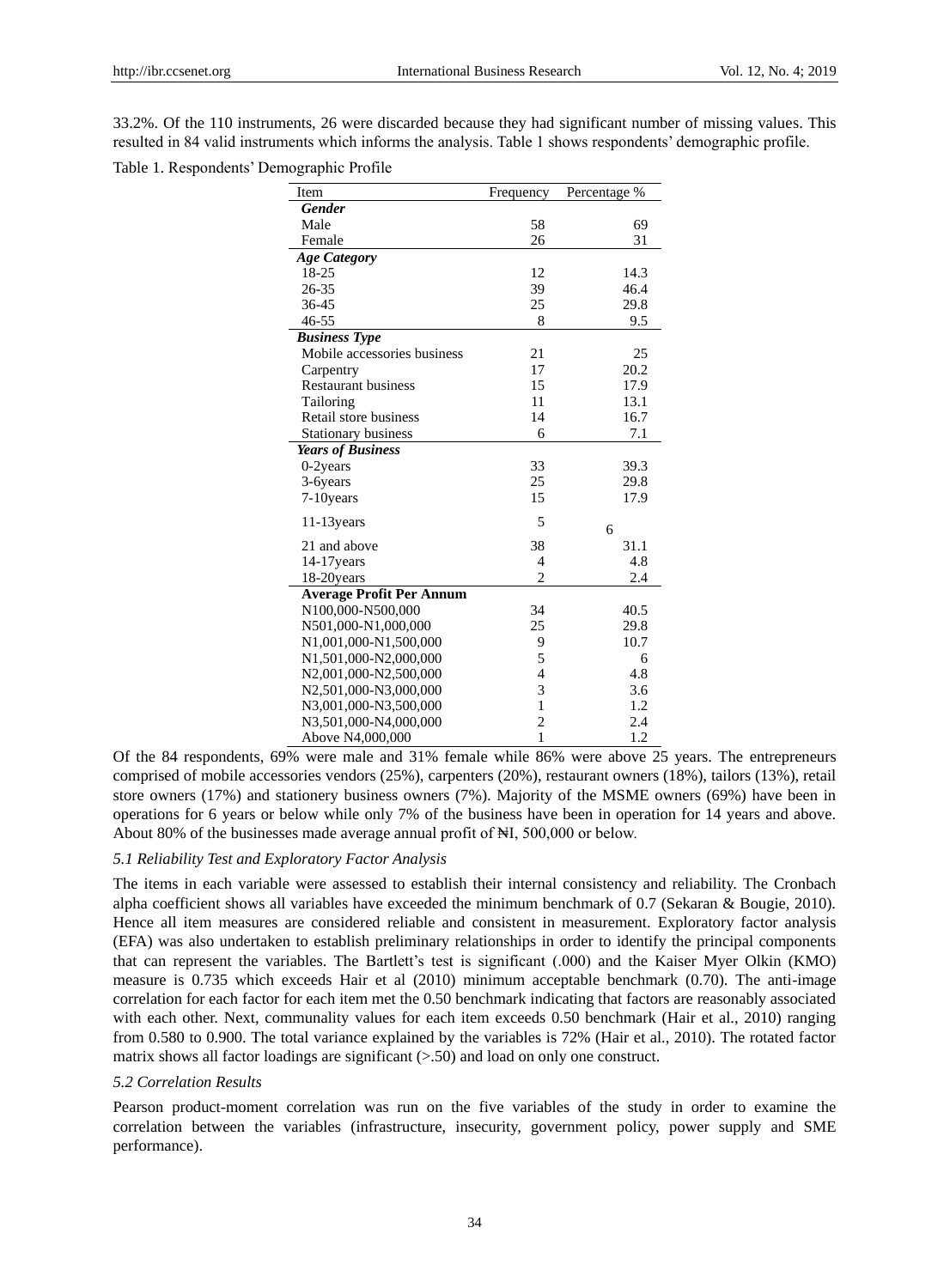|                  |                     | Minfra    | MInsec     | Mtrain      | <b>MGovPol</b> | <b>MSmeperf</b> |
|------------------|---------------------|-----------|------------|-------------|----------------|-----------------|
| Minfra           | Pearson Correlation |           |            |             |                |                 |
|                  | $Sig. (2-tailed)$   |           |            |             |                |                 |
| <b>MInsec</b>    | Pearson Correlation | .056      |            |             |                |                 |
|                  | $Sig. (2-tailed)$   | .615      |            |             |                |                 |
| Mtrain           | Pearson Correlation | $.334***$ | .045       |             |                |                 |
|                  | $Sig. (2-tailed)$   | .002      | .688       |             |                |                 |
| <b>MGovPol</b>   | Pearson Correlation | $.290**$  | $-.098$    | $.363^{**}$ |                |                 |
|                  | $Sig. (2-tailed)$   | .007      | .377       | .001        |                |                 |
| <b>MS</b> meperf | Pearson Correlation | $.405***$ | $-.311$ ** | $.390**$    | $.399***$      |                 |
|                  | $Sig. (2-tailed)$   | .000      | .004       | .000        | .000           |                 |

#### Table 2. Pearson Correlation

\*\*. Correlation is significant at the 0.01 level (2-tailed).

Table 2 shows infrastructure is positively correlated with training, government policy and MSME performance  $(0.334, 0.290 \& 0.405)$  all significant at 1% (P=.002, 0.007 & .000). In addition, training and government policy are positively correlated to MSMEs. Performance (.363, .390 & .399) at 1% (P=.001, .000 & .000). However, MSMEs performance is significantly negatively correlated to insecurity (.-.311) at 1% (P=.004).

#### *5.3 Multiple Regression Results*

Multiple regression was run using the variables in order to examine the extent of the relationship among the variables and ascertain if the variables can predict MSMEs performance. The results on table 3 show an adjusted R square of 35.5% implying that the variables (infrastructure, insecurity, government policy and training) predict variation in the dependent variable (MSMEs performance) by 35.5% and 64.5% variation is explained by other variables outside this study's focus. The F statistic is positive  $(12.439)$  and significant at 1%  $(P=.000)$  indicating that the model is fit and reliable.

| Model | V                     | Square | Adiusted R<br>Square | Std<br>Error of the Estimate |     | n.<br>S12.        | Durbin-Watson  |
|-------|-----------------------|--------|----------------------|------------------------------|-----|-------------------|----------------|
|       | $\epsilon$ na<br>.UZZ | .386   | ~ - -<br>$\sim$      | 62952                        | 43c | .000 <sup>b</sup> | $2.62^{\circ}$ |

a. Predictors: (Constant), MGovPol, MInsec, Minfra, Mtrain

b. Dependent Variable: MSmeperf

|       |                | Unstandardized<br>Coefficients |            | Standardized<br>Coefficients |          | <b>Collinearity Statistics</b> |           |       |
|-------|----------------|--------------------------------|------------|------------------------------|----------|--------------------------------|-----------|-------|
|       |                |                                |            |                              |          |                                |           |       |
| Model |                | В                              | Std. Error | Beta                         |          | Sig.                           | Tolerance | VIF   |
|       | (Constant)     | 2.094                          | .439       |                              | 4.775    | .000                           |           |       |
|       | MInsec         | $-415$                         | .116       | $-.318$                      | $-3.571$ | .001                           | .979      | 1.022 |
|       | Mtrain         | .270                           | .112       | .237                         | 2.417    | .018                           | .808      | 1.238 |
|       | Minfra         | .426                           | .142       | .285                         | 2.989    | .004                           | .852      | 1.174 |
|       | <b>MGovPol</b> | 285                            | .139       | .199                         | 2.047    | .044                           | .821      | 1.217 |

#### Table 4. Regression Coefficients<sup>a</sup>

a. Dependent Variable: MSmeperf

The regression coefficients are presented on table 4. The result on infrastructural facilities is significant at 1% (t=2.989; P=.004). This shows that infrastructure facilities significantly predict MSMEs performance. This finding concurs with Abdullahi *et al.* (2015) results that shows infrastructural facilities enhance small businesses' performance. Therefore, hypothesis one (H1) which states that Infrastructure has a significant positive effect on MSMEs performance in Borno state is supported. However, insecurity has a significant negative effect  $(t=-3.571)$ ; P=.001) on MSMEs performance. This implies that insecurity is a significant predictor of MSMEs performance. In other words, a rise in insecurity results in a negative influence on MSMEs performance in Borno State. This finding is in line with Abbas and Mohammed (2016) who found that insecurity and insurgency has affected businesses in north eastern Nigeria. Hence, hypothesis two (H2) which state that Insecurity has a significant negative effect on MSMEs performance in Borno State is supported. Further, training significantly and positively affects MSMEs performance  $(t=2.417; P=0.018)$ . This finding suggests increasing MSMEs training will result in an equivalent rise in performance of MSMEs. This finding is in line with Eniola & Entebang (2015) results that entrepreushirial training influences small businesses performance.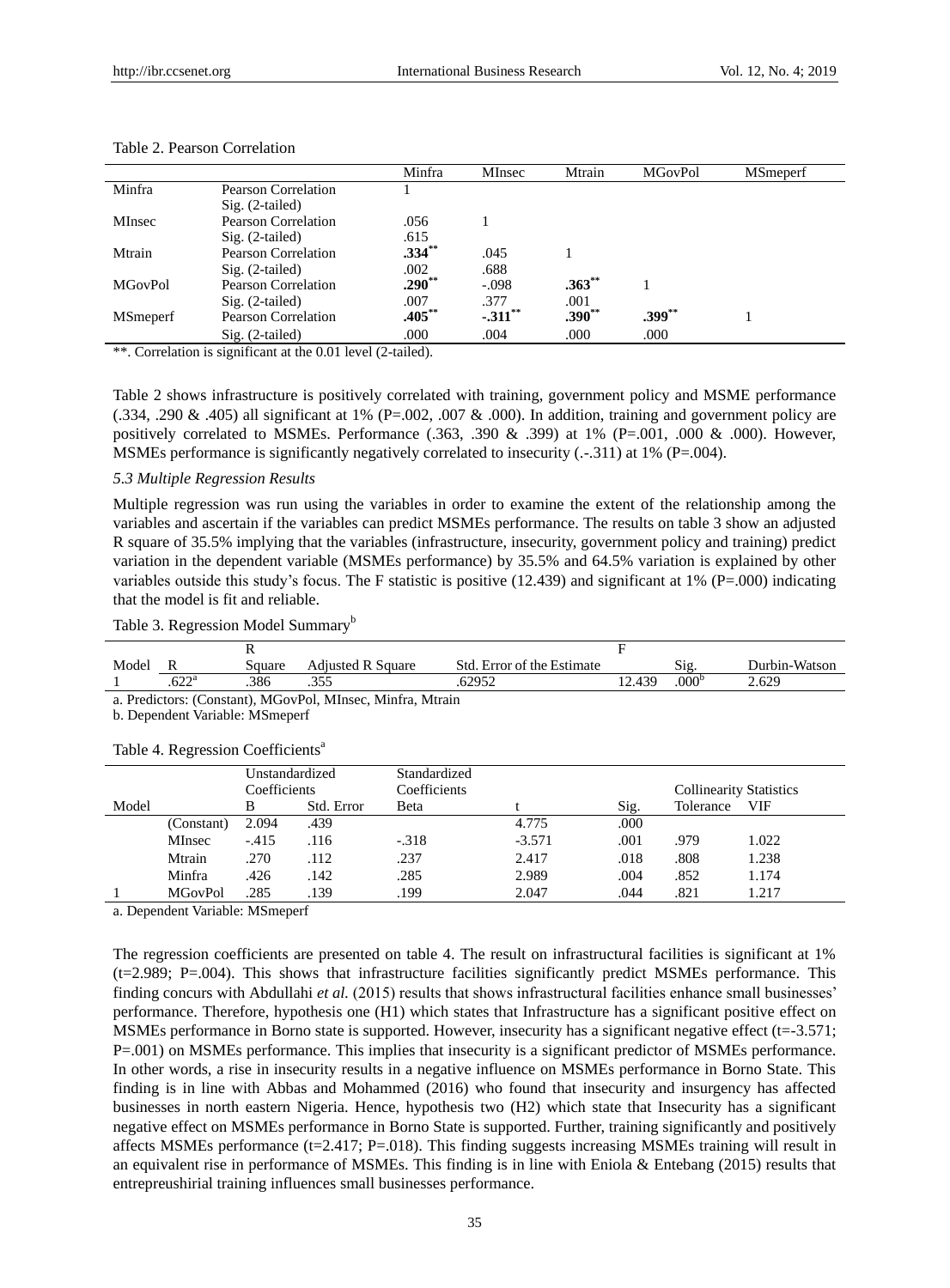Therefore, hypotheses three (H3) is supported. Finally, government policy significantly and positively influences MSMEs performance (t=2. 047; P=.044). This finding suggests that an increase in government policies and incentives results in a corresponding increase in performance of MSMEs. Therefore, hypotheses four (H4) is supported. In assessing the robustness of the model, the tolerance value is  $\lt 1$  and Variance Inflation Factor  $\lt 10$ and so are reasonably within limits and rules out the existence of Multicollinearity in the model. Similarly, the Durbin-Watson statistic of 2.62 is <4 and indicates no auto correlation. Overall, the results show that the model is fit and robust.

## **6. Discussions and Conclusions**

This study contributes to the studies on MSMEs in numerous ways. First, it extends Abdullahi *et al.* (2015) and Tahir and Usman (2018) study by including several other factors such as government policies and Insecurity in an empirical study. This is also important because it provides greater insight on challenges peculiar to MSMEs in Borno state so that government can focus on eradicating these challenges and pave way for better performance. Second, the correlation and regression results show infrastructure and MSMEs performance are positively and significantly related. This is consistent with prior studies such as Amwele (2013) and Abdullahi *et al.* (2015). This implies that government should upgrade existing infrastructure especially power supply and good road network so that MSMEs can enhance their productivity. Third, Government policies and training are also significantly and positively associated with MSMEs performance. The regression results also show that government policies and training are significant predictors of MSMEs performance. This is also consistent with prior studies such as Eniola & Entebang (2015) and Abdullahi *et al.* (2015). This means that government should periodically implement training schemes and skill acquisition programmes for greater enlightenment and competence of MSME owners and managers. Similarly, favourable policies such as tax waivers can also help in encouraging and promoting MSME performance, growth and productivity. Fourthly, Insecurity is also significantly but negatively correlated with MSMEs performance. The regression results also show that insecurity is significant and negatively affects MSMEs performance. This finding is also consistent with prior studies such as Abbas and Mohammed (2016). In fact, Insecurity has the highest impact on MSME performance compared to the other factors. This means that government must ensure that they eradicate all forms of insecurity before any meaningful performance from MSMEs can be achieved. In sum, the results show that all the factors influence MSMEs performance even though insecurity has the most significant impact in Borno state. Thus, the paper concludes that government should tailor its policies to enhance MSMEs performance by providing adequate infrastructure, training and curb the activities of insurgents so that MSMEs can grow and prosper in building the economy of the state. Despite its contributions to knowledge, the study has some limitations. The results were based on data from a survey which is prone to several shortcomings. In addition, the study did not examine differences in perception between MSME owners and managers nor test for non- response bias among the respondents sampled. Furthermore, perceptions of Nigerian MSME owners may differ from MSME owners in other countries because contextual factors and country peculiarities. Regardless of these limitations, the findings have important ramifications for MSME owners and government. The study limitations provide areas for further research on factors influencing MSME performance. In addition, the factors studied accounted for 36% of the variance explaining MSME performance. Hence other variables outside those considered here need to be investigated.

## **References**

- Abbas, S. S., & Mohammed, M. S. (2016). Effect of Insurgency on Operations of Small and Medium Business Enterprises: A Study on Impact Assessment in Nigeria, *Indian Journal of Applied* Research, *6*(9), 487-490.
- Abdullahi, M. S., Ghazali, P. L., Awang, Z., Mohd Tahir, I., Ali, M., & Salim, N. A. (2015). The Effect of Finance, Infrastructure and Training on the Performance of Small and Medium Scale Enterprises (SMEs) in Nigeria. *International Journal of Business and Technopreneurship*, *5*(3), 421-452.
- Adegbami, A. (2013). Insecurity: A threat to human existence and economic development in Nigeria. *Public Policy and Administrative Research*, *3*(6), 8-13.
- Agwu, M. O., & Emeti, C. I. (2014). Issues, challenges and prospects of small and medium scale enterprises (SMEs) in Port-Harcourt city. *European Journal of Sustainable Development*, *3*(1), 101-114. https://doi.org/10.14207/ejsd.2014.v3n1p101
- Akinbogun, T. L. (2008). The impact of Nigerian business environment on the survival of small-scale ceramic industries: Case study, South-Western Nigeria. *Journal of Asian and African studies*, *43*(6), 663-679. https://doi.org/10.1177/0021909608096659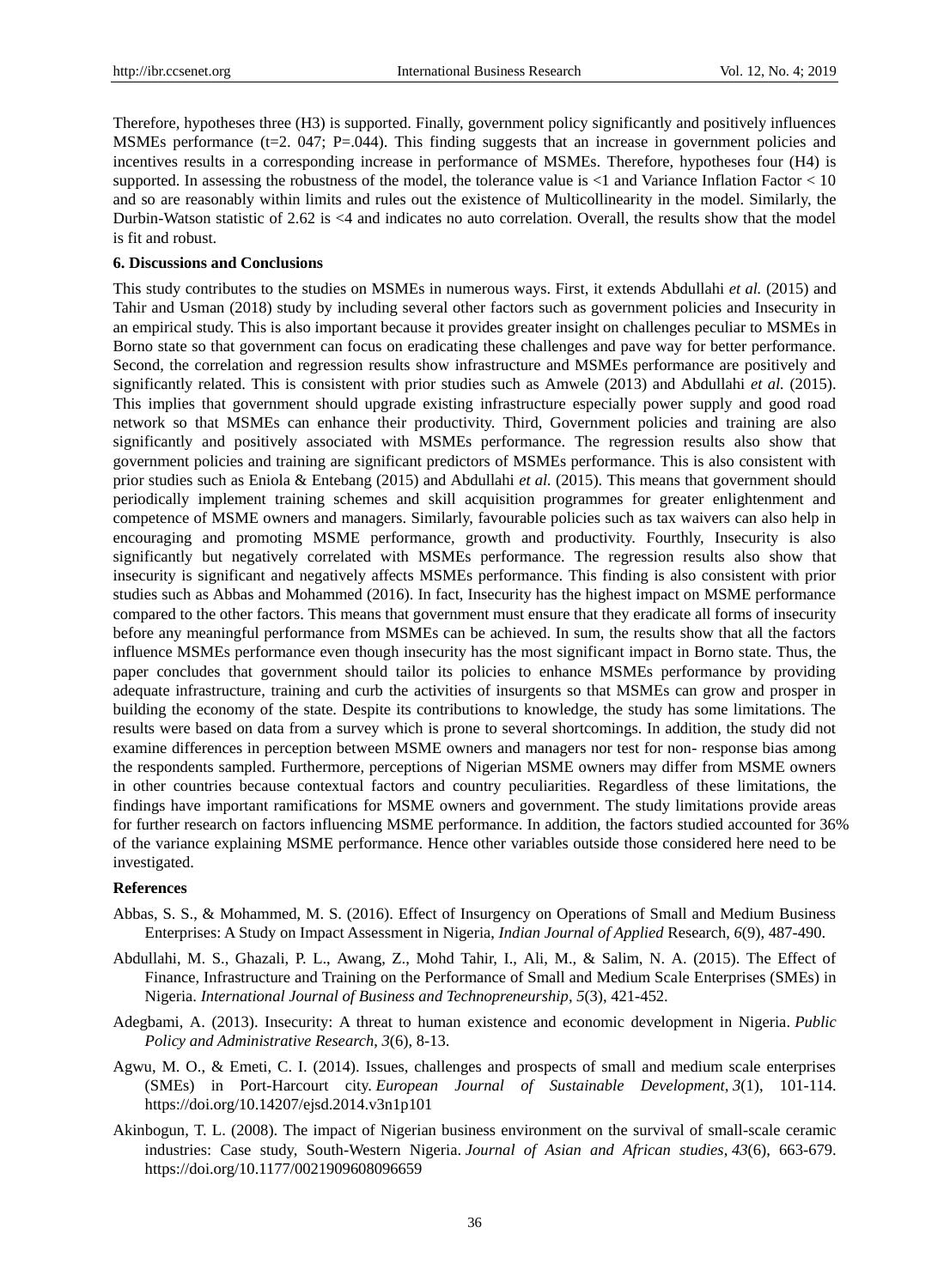- Ali, Y. M., Musa, B. M., & Fada, K. A. Implications of Boko Haram Insurgency on Small and Medium Enterprises in Borno State, Nigeria: A Review. Sahel Analyst, 96-108.
- Amwele, H. N. (2013). *An empirical investigation into the factors affecting the performance of SMEs in the retail sector in Windhoek, Namibia* (Doctoral dissertation).
- Ariyo, D. (2006). Small firms are the backbone of the Nigerian economy. Retrieved September 14. 2006. www.afbis.com/analysis/small.htm
- Beaver, G., & Hutchings, K. (2005). Training and developing an age diverse workforce in SMEs: The need for a strategic approach. *Education+ Training*, *47*(8/9), 592-604. https://doi.org/10.1108/00400910510633134
- Betcherman, G., Leckie, N., & McMullen, K. E. (1997). *Developing skills in the Canadian workplace: The results of the Ekos Workplace Training Survey*. Ottawa: Canadian Policy Research Networks.
- Beyene, A. (2002). Enhancing the competitiveness and productivity of small and medium scale enterprises (SMEs) in Africa: An analysis of differential roles of national governments through improved support services. *Africa development*, *27*(3), 130-156.
- Brüderl, J., Preisendörfer, P., & Ziegler, R. (1992). Survival chances of newly founded business organizations. *American sociological review*, 227-242. https://doi.org/10.2307/2096207
- Chukwurah, D. C., Eme, O., & Ogbeje, E. N. (2015). Implication of Boko Haram terrorism on northern Nigeria. *Mediterranean Journal of Social Sciences*, *6*(3), 371-379. https://doi.org/10.5901/mjss.2015.v6n3p371
- Dobbs, M., & Hamilton, R. T. (2007). Small business growth: recent evidence and new directions. *International Journal of Entrepreneurial Behavior & Research*, *13*(5), 296-322. https://doi.org/10.1108/13552550710780885
- Ebert, R., & McMillen, D. (1999). Agglomeration Economies and Urban Public Infrastructure in Handbook of Regional and Urban Economics Vol. II edited by ES Mills and P. Chelshire.
- Eniola, A. A., & Entebang, H. (2015). SME firm performance-financial innovation and challenges. *Procedia-Social and Behavioral Sciences*, *195*, 334-342. https://doi.org/10.1016/j.sbspro.2015.06.361
- Fan, Q. (2003, September). Importance of SMEs and the role of public support in promoting SME development. In *Creating a conducive Legal and Regulatory Framework for Small and Medium Enterprise Development in Russia," A Policy Dialogue Workshop, St Petersburg, Russia*.
- Fulmer, J. (2009). What in the world is Infrastructure? *PEI Infrastructure investor*, *1*(4), 30-32.
- Gbandi, E. C., & Amissah, G. (2014). Financing options for small and medium enterprises (SMEs) in Nigeria. *European Scientific Journal, ESJ*, *10*(1), 327-340.
- Gibcus, P., & Kemp, R. G. M. (2003). *Strategy and small firm performance*. EIM Business & Policy Research, 1-75.
- Hair, J. F., W. C. Black, B. J. Babin, et al., (2010). Multivariate Data Analysis: A Global Perspective. Upper Saddle River, New Jersey, Pearson Prentice Hall.
- Kinyua, A. N. (2014). Factors affecting the performance of Small and Medium Enterprises in the Jua kali sector in Nakuru Town, Kenya. *Journal of Business and Management*, *6*(1), 5-10.
- Lalkaka, R. (1997). *Lessons from international experience for the promotion of business incubation systems in emerging economies*: UNIDO, Small and Medium Industries Branch.
- Lucky, E. O. I., Olusegun, A. I., & Bakar, M. S. (2012). Determinants of Business Success: Trust or Business Policy? *Researchers World, 3*(3), 37-42
- Nafiu, A. T., Okpanachi, E. V., & Nurudeen, Z. Y. (2014). An Examination of the Impact of Terrorism on Small and Medium Scale Enterprises' Mortality Rates and Standard of Living in the Northern Region of Nigeria. *International Journal of Innovation and Applied Studies*, *7*(4), 1400-1407.
- Nkechi, A., Emeh Ikechukwu, E. J., & Okechukwu, U. F. (2012). Entrepreneurship development and employment generation in Nigeria: Problems and prospects. *Universal Journal of Education and General Studies*, *1*(4), 88-102.
- Nnamdi, A. C., Sebastine, I. A., Junior, O. E., & Anyanwu, K. (2015). BokoHaram Crisis and Implications for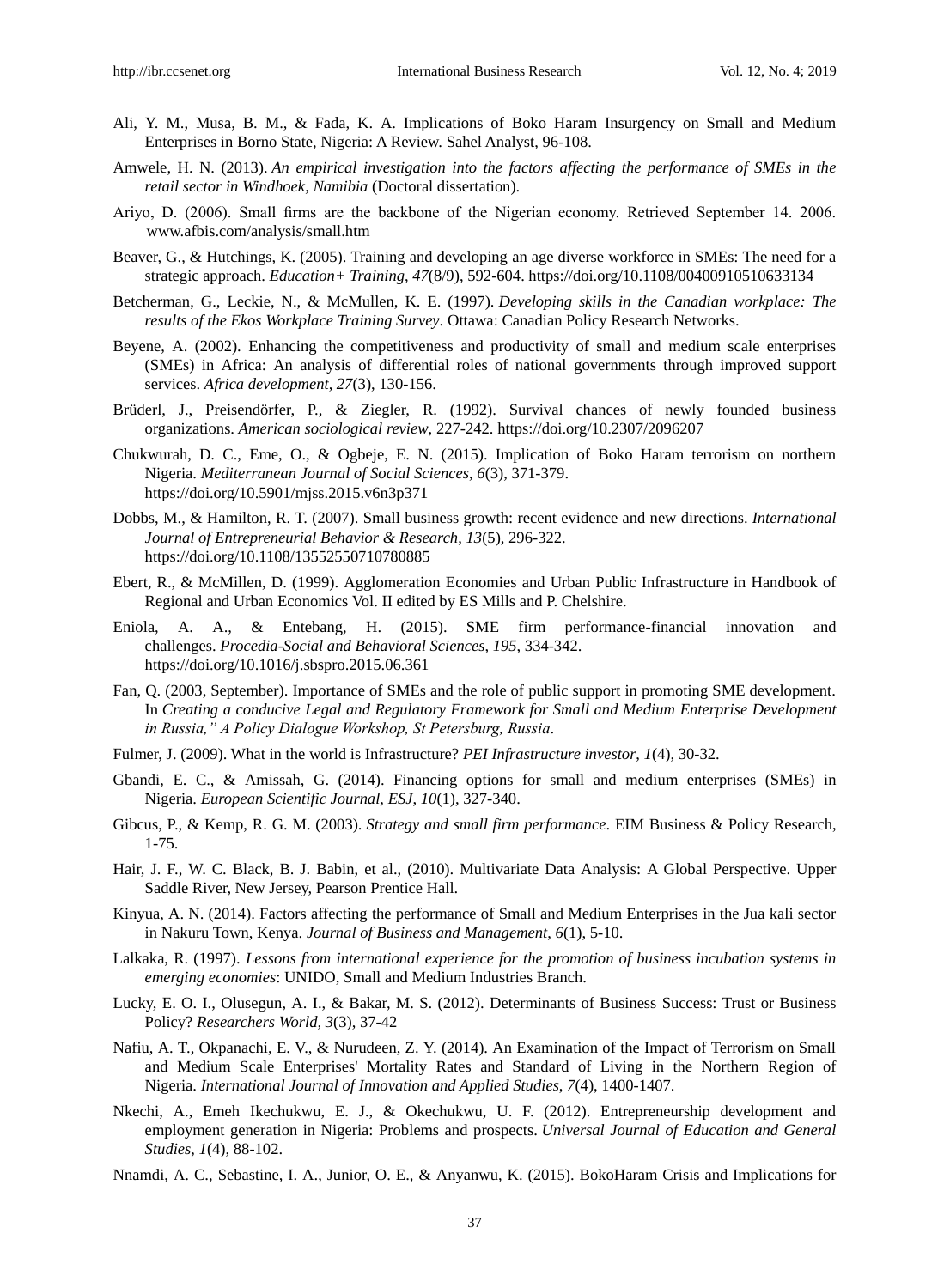Development in the Northern Nigeria, *International Journal of Economics, Commerce, and Management, 3*(4), 1-12.

- Oboniye, J. A. (2013). Small scale industries and rural development in Edo State, Nigeria. *Journal of Educational and Social Research*, *3*(9), 25-33.
- Oforegbunam, E. T., & Okorafor, G. T. (2010). Effects of human capital development on the performance of small & medium scaled enterprises in the Southeastern Region of Nigeria. *Journal of Sustainable Development in Africa*, *12*(8), 49-58.
- Ogunleye, G. (2004). SMEs as Foundation for Rapid Economic Development in Nigeria. *SMIEIS Newsletter*, 33-56.
- Okpaga, A., Ugwu, S. C., & Eme, O. I. (2012). Activities of Boko Haram and insecurity question in Nigeria. *Oman Chapter of Arabian Journal of Business and Management Review*, *34*(965), 1-23. https://doi.org/10.12816/0002163
- Okpara, J. O. (2011). Factors constraining the growth and survival of SMEs in Nigeria: Implications for poverty alleviation. *Management Research Review*, *34*(2), 156-171. https://doi.org/10.1108/01409171111102786
- Parker, C. (2000). Performance measurement. *Work Study, 49*(2), 63-66. https://doi.org/10.1108/00438020010311197
- Rajesh, K. S., Suresh, K. G., & Deshmukh, S. G. (2008). Competency and performance analysis of Indian SMEs and large organizations. *Competitiveness Review: An International Business Journal*, *18*(4), 308-321. https://doi.org/10.1108/10595420810920798
- Sandberg, K., Vinberg, S., & Pan, Y. (2002). *An exploratory study of women in microenterprise: Owner perceptions of economic policy in a rural municipality: Gender-related differences.* Paper presented at the CD-proceedings of 12th Nordic Conference on Small Business Research, 1-14.
- Sathe, V. (2006). Corporate entrepreneurship: Top managers and new business creation. Cambridge: Cambridge university press.
- Scott, A., Darko, E., Lemma, A., & Rud, J. P. (2014). How does electricity insecurity affect businesses in low and middle income countries. *Shaping Policy for Development*, 1-80.
- Seeletse, S. M., & Ladzani, M. W. (2012). Social responsibility in the rural businesses of the North-West Province of South Africa: Coerced or business-driven? *African Journal of Business Management*, *6*(46), 11457-11471. https://doi.org/10.5897/AJBM12.685
- Sekaran, U., & Bougie, R. (2010). Research methods for business: A skill building approach (5th ed., United Kindom: John Wiley & Sons Ltd.
- Srinivasu, B., & Rao, P. S. (2013). Infrastructure development and economic growth: Prospects and perspective. *Journal of Business Management and Social Sciences Research*, *2*(1), 81-91.
- Usman, F. I., & Tahir, F. A. (2018). Factors influencing performance of micro, small and medium scale enterprises in Borno State, Nigeria: An exploratory study. *Australian Journal of Business and Management Research, 5*(9), 17-24.